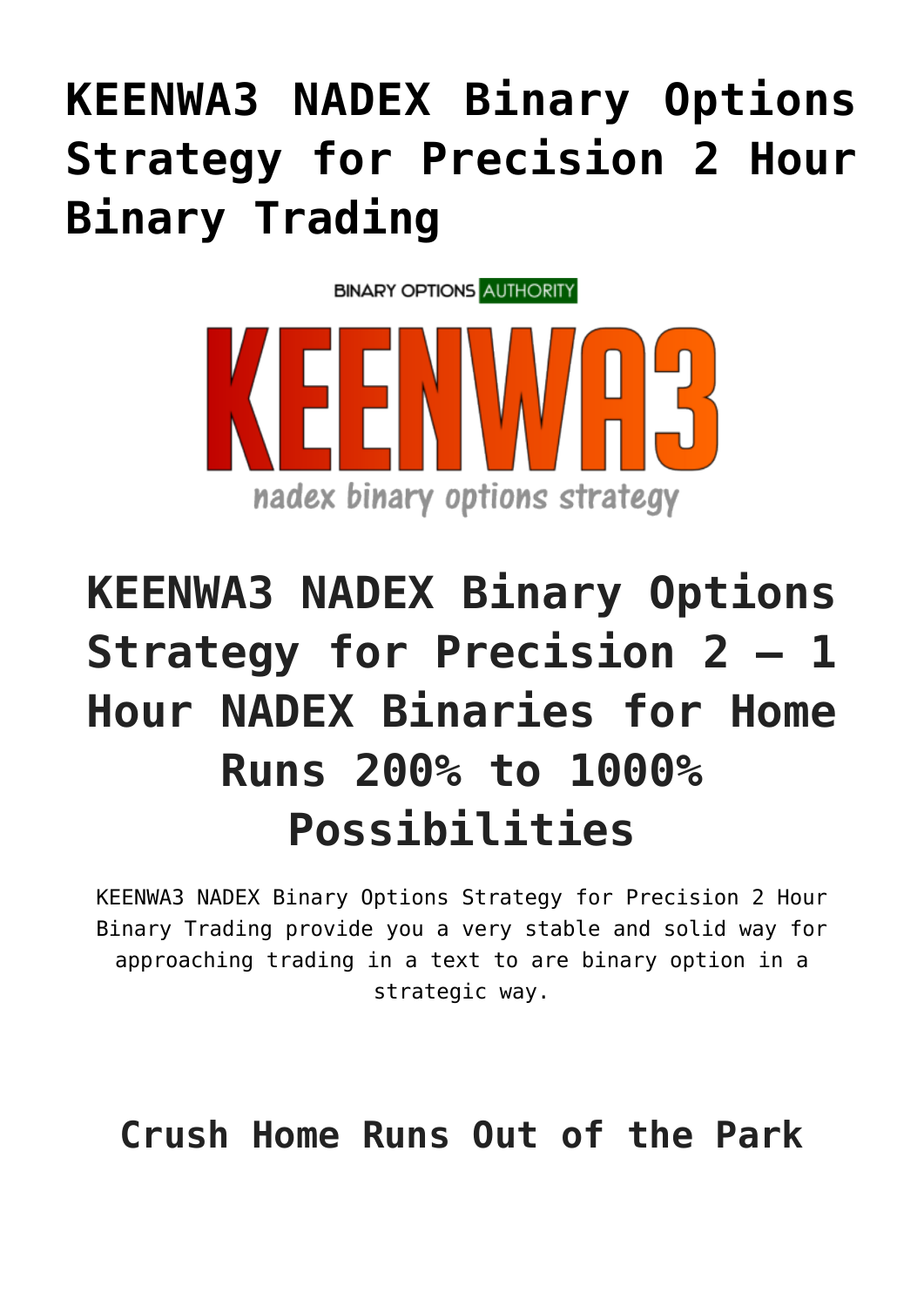## **with KEENWA3**

This strategy gives you a pinpoint way to enter a binary option trading which gives you an exact plan for entering! I think some of you will do extremely well with this strategy.

Take advantage of the NADEX 2 hour binary options and that you have the ability to swing trade intraday moves with not so much stress due to premium decay versus the shorter term binary

- Home run trading! Be able ride a binary from 10 90 (900% return) or 20 to 90 and do so repeatedly especially on faster moving days
- Have a way of trading profits so you can take what the market is giving
- Be able to have a way to trade fast days and slow days at the same time
- Learn about great risk reward ratio Math and how you could make a fortune even with messing up most of the time!

## **Wham! \$15 turns into \$100. Start here. "Get good" at KEENWA3 simplified method. Get used to it. Then graduate up. Always start at one contract. Then move up.**

Wham! \$150 position turns into \$1000

Wham. \$1500 position turns into \$10,000. You want to make this your first goal. Then you want to do this over and over and net out several of these per day!

KEENWA3 NADEX Binary Options Strategy for Precision 2 Hour Binary Trading to help you have an exact plan to start archiving this.